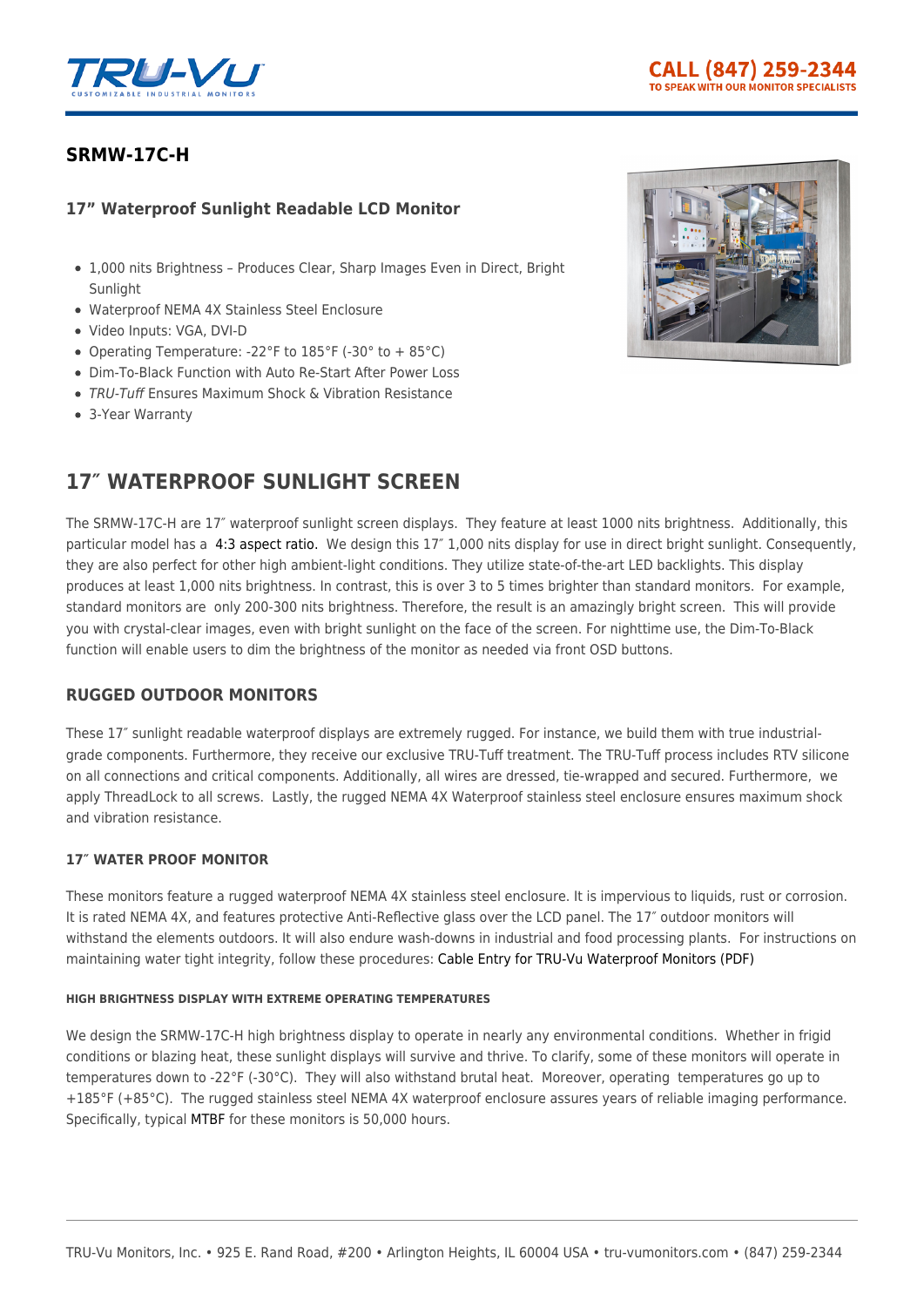

#### **OUTDOOR MONITORS DEPLOYED WORLDWIDE**

Our 17″ outdoor monitors with 1,000 nit screen brightness are found in a wide range of demanding industries. For example, [military,](https://tru-vumonitors.com/industries/military/) [law enforcement,](https://tru-vumonitors.com/industries/military/) aviation and [entertainment](https://tru-vumonitors.com/industries/sports-stadiums/) have benefitted. They are also deployed in the [inspection](https://tru-vumonitors.com/industries/automation-machine-vision/), [marine](https://tru-vumonitors.com/industries/marine/), [oil & gas](https://tru-vumonitors.com/industries/oil-gas/), [industrial](https://tru-vumonitors.com/industries/industrial/) and [transportation](https://tru-vumonitors.com/industries/mass-transit/) industries. TRU-Vu monitors are backed by our full 3-Year Warranty. This ensures you of many years of reliable service.

We specifically design all TRU-Vu industrial LCD monitors for use in demanding applications. Every TRU-Vu monitor utilizes industrial-grade components . We provide high-end LCD panels not found in retail/consumer-grade monitors. This ensures superior image quality, improved performance and greater durability. Our 3-Year Warranty guarantees you of reliable worryfree operation and service to back it up.

#### **OUR LCD TECHNICAL EXPERTS ARE READY TO HELP YOU FIND THE BEST DISPLAY**

With over 200 LCD monitors and touch screens on our site, selecting the ideal equipment, or touch screen solution may be a bit overwhelming. To help narrow-down the choices, check out our [Advanced Search Tool.](https://tru-vumonitors.com/products/) For example, this enables you filter by your own specific search requirements. See our full line-up of industrial-grade [Sunlight Readable and Daylight](https://tru-vumonitors.com/sunlight-readable-monitors/) [Readable](https://tru-vumonitors.com/sunlight-readable-monitors/) monitors and touch screens. This filters all of our monitors by high brightness features. Additionally, you'll find the sunlight readable touch screens in all the sizes and configurations available. View all [similar size monitors](https://tru-vumonitors.com/13in-to-19in-monitors/) or view only [waterproof displays](https://tru-vumonitors.com/waterproof-monitors/). TRU-Vu can provide modified or [Custom OEM LCD Displays.](https://tru-vumonitors.com/custom-monitors/) [Private Label Monitors](https://tru-vumonitors.com/private-label-monitors/) are also an option if you have very specific requirements.

Finally, our team members are ready to help! We can determine the exact solution that will meet your specific needs. Certainly, TRU-Vu will help provide crystal-clear images for your operating requirements . Call [\(847\) 259-2344](#page--1-0) today to speak with one of our specialists. Above all, we will listen. It's one of the things we do best. Our professional advisors will ensure the monitor or touch screen you receive will be and do everything you had hoped it would!

If you prefer, fill out a [quick form](https://tru-vumonitors.com/request-quote/) with your requirements, and we will guide you to the proper models that will work best.

### **SPECIFICATIONS**

|                         | SRMW-17C-H                                          |
|-------------------------|-----------------------------------------------------|
| <b>LCD Panel</b>        | 17" Color TN Panel; LED Backlights                  |
| Resolution              | 1280 x 1024 (SXGA)                                  |
| Viewable Area           | 13.30" (W) x 10.64" (H) (337.9 x 270.3 mm)          |
| Pixel Pitch             | 0.264mm                                             |
| <b>Display Colors</b>   | 16.7 Million                                        |
| Aspect Ratio            | 4:3(5:4)                                            |
| <b>Brightness</b>       | 1,000 nits                                          |
| Contrast Ratio          | 1,000:1                                             |
| Dim-To-Black Function   | Standard                                            |
| Viewing Angle           | $160^{\circ}$ (H) x $140^{\circ}$ (V)               |
| Response Time           | 30 msec Trf                                         |
| Control                 | OSD (On-Screen Display) via Front Panel Pushbuttons |
| Video Inputs            | VGA, DVI-D                                          |
| Power Requirement       | 90-240 VAC                                          |
| Power Consumption       | TBD                                                 |
| Enclosure               | <b>Stainless Steel</b>                              |
| <b>Enclosure Rating</b> | NEMA 4X                                             |
| Mounting                | 100x100mm Rear VESA Hole Pattern                    |